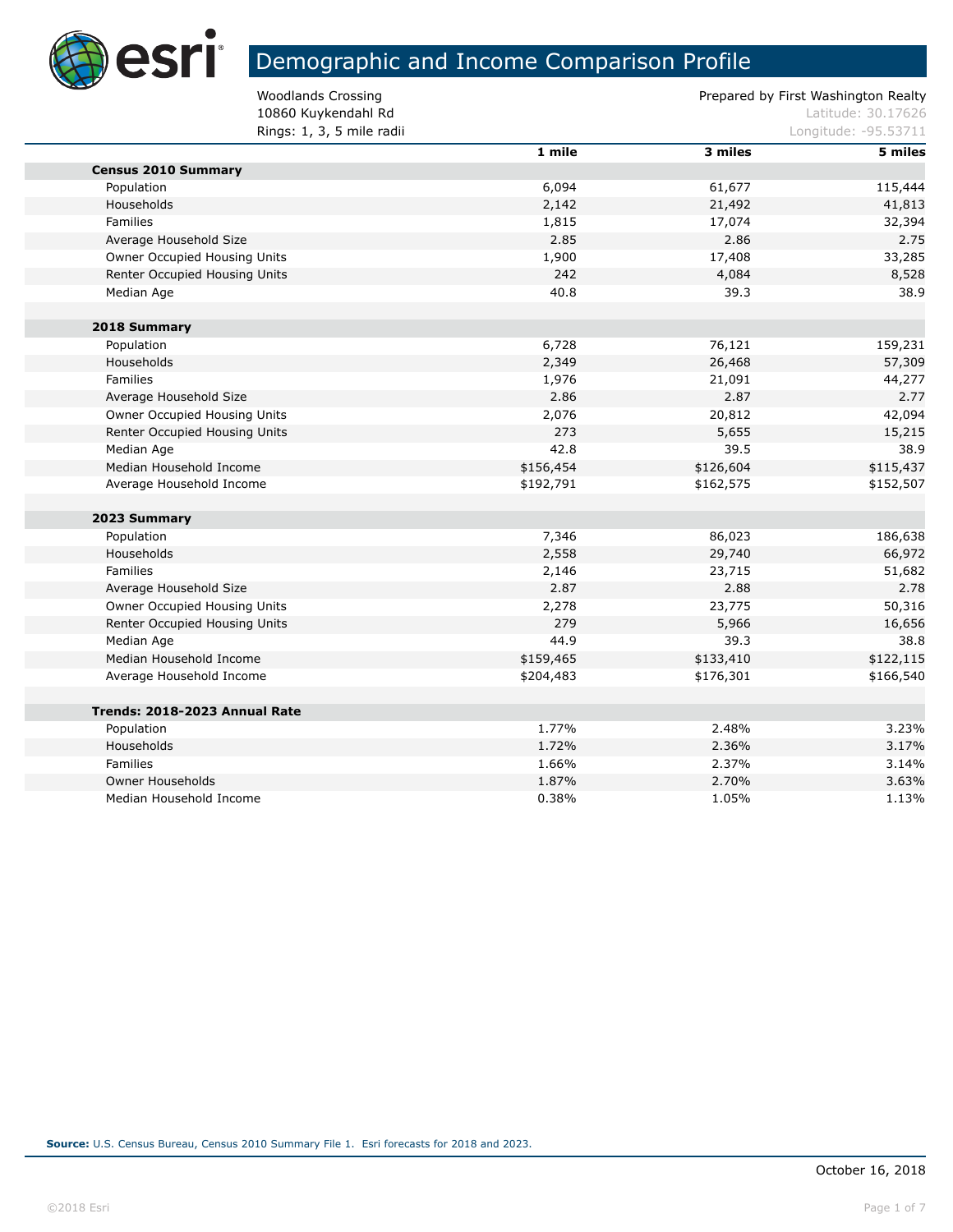

10860 Kuykendahl Rd<br>
Latitude: 30.17626 **Rings: 1, 3, 5 mile radii Longitude: -95.53711** 

|                           | 1 mile        |                | 3 miles       |                | 5 miles       |                |
|---------------------------|---------------|----------------|---------------|----------------|---------------|----------------|
| 2018 Households by Income | <b>Number</b> | <b>Percent</b> | <b>Number</b> | <b>Percent</b> | <b>Number</b> | <b>Percent</b> |
| $<$ \$15,000              | 62            | 2.6%           | 1,125         | 4.3%           | 2,218         | 3.9%           |
| $$15,000 - $24,999$       | 62            | 2.6%           | 1,134         | 4.3%           | 2,272         | 4.0%           |
| \$25,000 - \$34,999       | 38            | 1.6%           | 1,225         | 4.6%           | 2,577         | 4.5%           |
| \$35,000 - \$49,999       | 128           | 5.4%           | 1,756         | 6.6%           | 3,746         | 6.5%           |
| \$50,000 - \$74,999       | 167           | 7.1%           | 2,234         | 8.4%           | 6,777         | 11.8%          |
| \$75,000 - \$99,999       | 212           | 9.0%           | 2,408         | 9.1%           | 6,354         | 11.1%          |
| \$100,000 - \$149,999     | 439           | 18.7%          | 5,333         | 20.1%          | 11,658        | 20.3%          |
| \$150,000 - \$199,999     | 389           | 16.6%          | 3,980         | 15.0%          | 7,934         | 13.8%          |
| $$200,000+$               | 852           | 36.3%          | 7,271         | 27.5%          | 13,773        | 24.0%          |
|                           |               |                |               |                |               |                |
| Median Household Income   | \$156,454     |                | \$126,604     |                | \$115,437     |                |
| Average Household Income  | \$192,791     |                | \$162,575     |                | \$152,507     |                |
| Per Capita Income         | \$63,974      |                | \$57,145      |                | \$55,033      |                |
|                           |               |                |               |                |               |                |
| 2023 Households by Income | <b>Number</b> | <b>Percent</b> | <b>Number</b> | Percent        | <b>Number</b> | Percent        |
| $<$ \$15,000              | 62            | 2.4%           | 1,084         | 3.6%           | 2,170         | 3.2%           |
| $$15,000 - $24,999$       | 61            | 2.4%           | 1,091         | 3.7%           | 2,235         | 3.3%           |
| \$25,000 - \$34,999       | 39            | 1.5%           | 1,217         | 4.1%           | 2,603         | 3.9%           |
| \$35,000 - \$49,999       | 138           | 5.4%           | 1,845         | 6.2%           | 3,989         | 6.0%           |
| \$50,000 - \$74,999       | 179           | 7.0%           | 2,403         | 8.1%           | 7,532         | 11.2%          |
| \$75,000 - \$99,999       | 224           | 8.8%           | 2,634         | 8.9%           | 7,270         | 10.9%          |
| \$100,000 - \$149,999     | 478           | 18.7%          | 6,139         | 20.6%          | 14,103        | 21.1%          |
| \$150,000 - \$199,999     | 402           | 15.7%          | 4,409         | 14.8%          | 9,273         | 13.8%          |
| $$200,000+$               | 974           | 38.1%          | 8,919         | 30.0%          | 17,796        | 26.6%          |
|                           |               |                |               |                |               |                |
| Median Household Income   | \$159,465     |                | \$133,410     |                | \$122,115     |                |
| Average Household Income  | \$204,483     |                | \$176,301     |                | \$166,540     |                |
| Per Capita Income         | \$67,588      |                | \$61,547      |                | \$59,898      |                |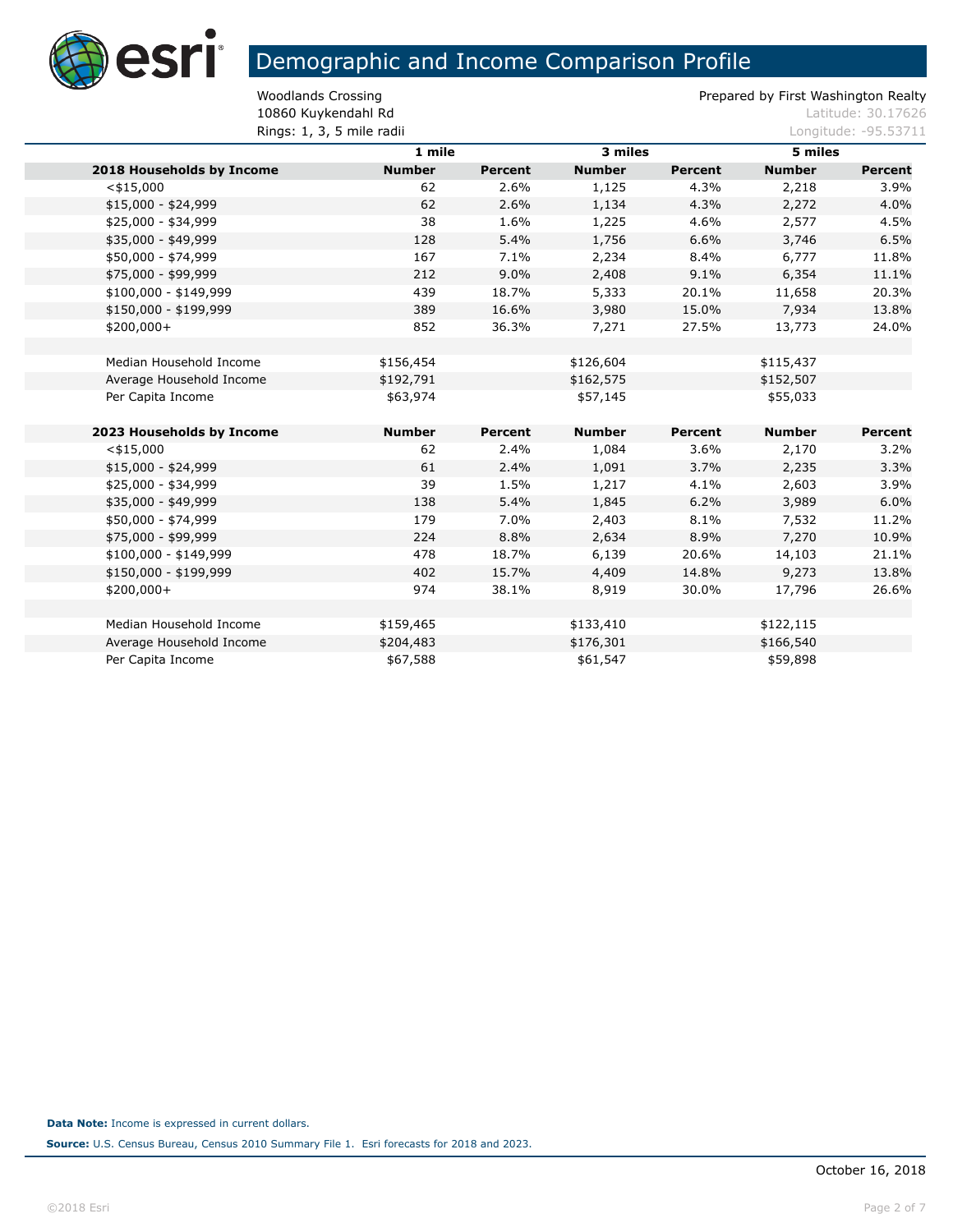

10860 Kuykendahl Rd<br>
Latitude: 30.17626 **Rings: 1, 3, 5 mile radii** Longitude: -95.53711

|                               | $1$ mile      |                | 3 miles       |                | 5 miles       |                |
|-------------------------------|---------------|----------------|---------------|----------------|---------------|----------------|
| <b>2010 Population by Age</b> | <b>Number</b> | <b>Percent</b> | <b>Number</b> | <b>Percent</b> | <b>Number</b> | Percent        |
| Age 0 - 4                     | 307           | 5.0%           | 3,996         | 6.5%           | 7,534         | 6.5%           |
| Age 5 - 9                     | 548           | 9.0%           | 5,393         | 8.7%           | 9,390         | 8.1%           |
| Age 10 - 14                   | 668           | 11.0%          | 6,018         | 9.8%           | 10,126        | 8.8%           |
| Age 15 - 19                   | 546           | 9.0%           | 4,772         | 7.7%           | 8,511         | 7.4%           |
| Age 20 - 24                   | 170           | 2.8%           | 1,980         | 3.2%           | 4,404         | 3.8%           |
| Age 25 - 34                   | 339           | 5.6%           | 4,937         | 8.0%           | 11,342        | 9.8%           |
| Age 35 - 44                   | 977           | 16.0%          | 9,817         | 15.9%          | 17,874        | 15.5%          |
| Age 45 - 54                   | 1,348         | 22.1%          | 11,793        | 19.1%          | 20,801        | 18.0%          |
| Age 55 - 64                   | 768           | 12.6%          | 7,510         | 12.2%          | 14,596        | 12.6%          |
| Age 65 - 74                   | 278           | 4.6%           | 2,974         | 4.8%           | 6,495         | 5.6%           |
| Age 75 - 84                   | 116           | 1.9%           | 1,683         | 2.7%           | 3,128         | 2.7%           |
| Age 85+                       | 29            | 0.5%           | 805           | 1.3%           | 1,242         | 1.1%           |
|                               |               |                |               |                |               |                |
| <b>2018 Population by Age</b> | <b>Number</b> | Percent        | <b>Number</b> | <b>Percent</b> | <b>Number</b> | Percent        |
| Age 0 - 4                     | 315           | 4.7%           | 4,662         | 6.1%           | 9,950         | 6.2%           |
| Age 5 - 9                     | 401           | 6.0%           | 5,702         | 7.5%           | 11,679        | 7.3%           |
| Age 10 - 14                   | 556           | 8.3%           | 6,708         | 8.8%           | 13,038        | 8.2%           |
| Age 15 - 19                   | 597           | 8.9%           | 5,757         | 7.6%           | 11,062        | 6.9%           |
| Age 20 - 24                   | 374           | 5.6%           | 3,689         | 4.8%           | 7,763         | 4.9%           |
| Age 25 - 34                   | 611           | 9.1%           | 7,453         | 9.8%           | 17,710        | 11.1%          |
| Age 35 - 44                   | 670           | 10.0%          | 9,867         | 13.0%          | 21,935        | 13.8%          |
| Age 45 - 54                   | 1,198         | 17.8%          | 11,909        | 15.6%          | 23,850        | 15.0%          |
| Age 55 - 64                   | 1,218         | 18.1%          | 11,175        | 14.7%          | 22,288        | 14.0%          |
| Age 65 - 74                   | 561           | 8.3%           | 5,956         | 7.8%           | 13,066        | 8.2%           |
| Age 75 - 84                   | 177           | 2.6%           | 2,202         | 2.9%           | 4,991         | 3.1%           |
| Age 85+                       | 49            | 0.7%           | 1,042         | 1.4%           | 1,900         | 1.2%           |
| 2023 Population by Age        | <b>Number</b> | Percent        | <b>Number</b> | <b>Percent</b> | <b>Number</b> | <b>Percent</b> |
| Age 0 - 4                     | 336           | 4.6%           | 5,409         | 6.3%           | 11,933        | 6.4%           |
| Age 5 - 9                     | 407           | 5.5%           | 6,165         | 7.2%           | 13,225        | 7.1%           |
| Age 10 - 14                   | 509           | 6.9%           | 6,879         | 8.0%           | 14,162        | 7.6%           |
| Age 15 - 19                   | 538           | 7.3%           | 6,352         | 7.4%           | 12,896        | 6.9%           |
| Age 20 - 24                   | 322           | 4.4%           | 3,667         | 4.3%           | 8,132         | 4.4%           |
| Age 25 - 34                   | 747           | 10.2%          | 9,765         | 11.4%          | 23,116        | 12.4%          |
| Age 35 - 44                   | 824           | 11.2%          | 11,351        | 13.2%          | 26,342        | 14.1%          |
| Age 45 - 54                   | 1,068         | 14.5%          | 11,909        | 13.8%          | 25,115        | 13.5%          |
| Age 55 - 64                   | 1,352         | 18.4%          | 11,709        | 13.6%          | 23,977        | 12.8%          |
| Age 65 - 74                   | 885           | 12.0%          | 8,385         | 9.7%           | 17,862        | 9.6%           |
| Age 75 - 84                   | 290           | 3.9%           | 3,259         | 3.8%           | 7,514         | 4.0%           |
| Age $85+$                     | 67            | 0.9%           | 1,173         | 1.4%           | 2,365         | 1.3%           |
|                               |               |                |               |                |               |                |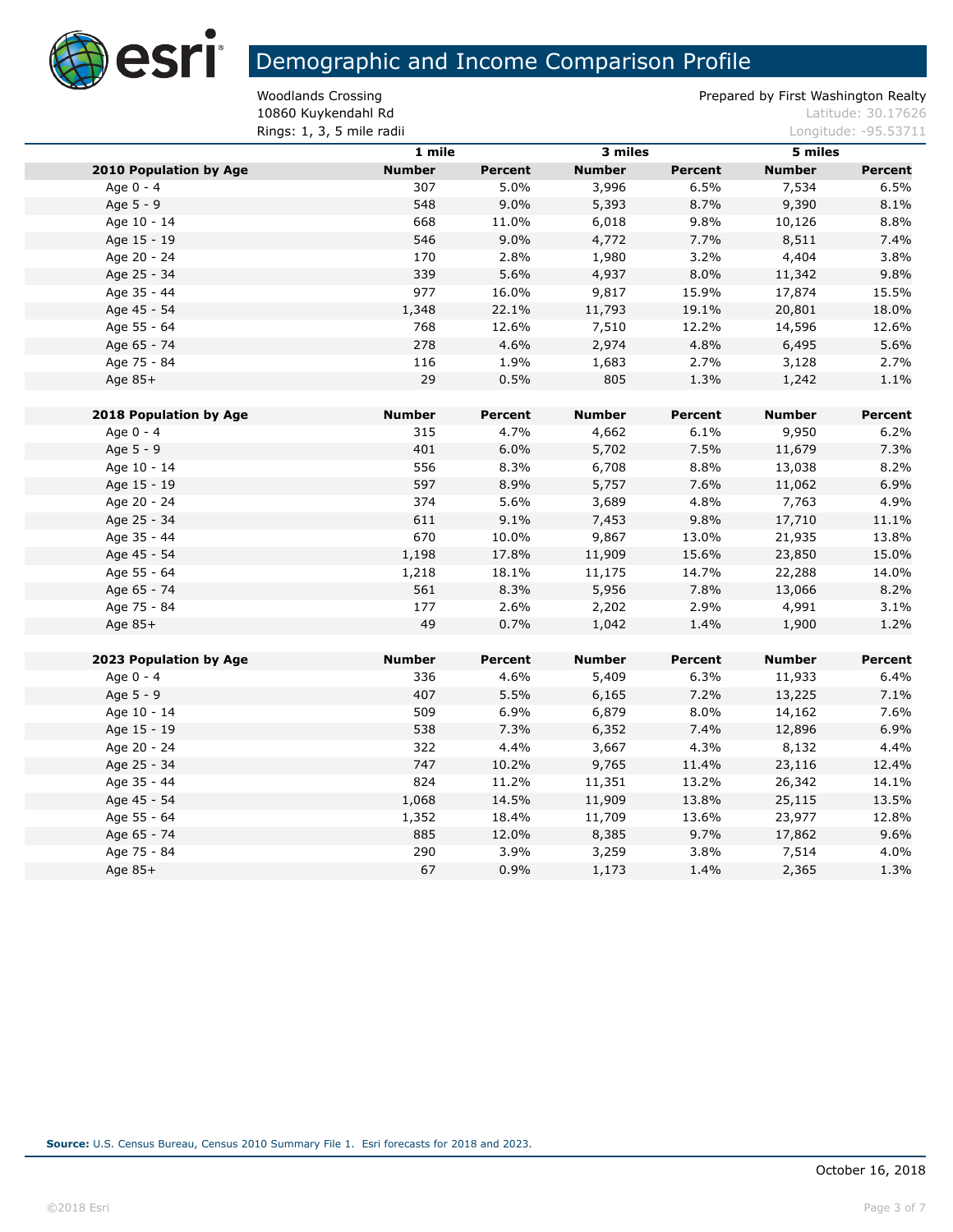

10860 Kuykendahl Rd<br>
Latitude: 30.17626 **Rings: 1, 3, 5 mile radii** Longitude: -95.53711

|                            | 1 mile         |                | 3 miles       |                | 5 miles       |                |
|----------------------------|----------------|----------------|---------------|----------------|---------------|----------------|
| 2010 Race and Ethnicity    | <b>Number</b>  | <b>Percent</b> | <b>Number</b> | <b>Percent</b> | <b>Number</b> | <b>Percent</b> |
| White Alone                | 5,435          | 89.2%          | 54,993        | 89.2%          | 101,753       | 88.1%          |
| <b>Black Alone</b>         | 114            | 1.9%           | 1,356         | 2.2%           | 3,146         | 2.7%           |
| American Indian Alone      | 20             | 0.3%           | 204           | 0.3%           | 463           | 0.4%           |
| Asian Alone                | 321            | 5.3%           | 2,758         | 4.5%           | 4,625         | 4.0%           |
| Pacific Islander Alone     | 2              | $0.0\%$        | 30            | $0.0\%$        | 73            | 0.1%           |
| Some Other Race Alone      | 88             | 1.4%           | 1,108         | 1.8%           | 2,993         | 2.6%           |
| Two or More Races          | 115            | 1.9%           | 1,228         | 2.0%           | 2,392         | 2.1%           |
| Hispanic Origin (Any Race) | 699            | 11.5%          | 7,520         | 12.2%          | 15,072        | 13.1%          |
|                            |                |                |               |                |               |                |
| 2018 Race and Ethnicity    | <b>Number</b>  | Percent        | <b>Number</b> | Percent        | <b>Number</b> | <b>Percent</b> |
| White Alone                | 5,772          | 85.8%          | 64,759        | 85.1%          | 133,865       | 84.1%          |
| <b>Black Alone</b>         | 157            | 2.3%           | 2,354         | 3.1%           | 5,817         | 3.7%           |
| American Indian Alone      | 19             | 0.3%           | 247           | 0.3%           | 606           | 0.4%           |
| Asian Alone                | 501            | 7.4%           | 4,649         | 6.1%           | 8,866         | 5.6%           |
| Pacific Islander Alone     | $\overline{2}$ | $0.0\%$        | 36            | $0.0\%$        | 110           | 0.1%           |
| Some Other Race Alone      | 121            | 1.8%           | 2,149         | 2.8%           | 5,744         | 3.6%           |
| Two or More Races          | 157            | 2.3%           | 1,927         | 2.5%           | 4,223         | 2.7%           |
| Hispanic Origin (Any Race) | 952            | 14.1%          | 12,465        | 16.4%          | 27,236        | 17.1%          |
|                            |                |                |               |                |               |                |
| 2023 Race and Ethnicity    | <b>Number</b>  | Percent        | <b>Number</b> | Percent        | <b>Number</b> | Percent        |
| White Alone                | 6,170          | 84.0%          | 71,409        | 83.0%          | 152,880       | 81.9%          |
| <b>Black Alone</b>         | 202            | 2.7%           | 3,096         | 3.6%           | 7,853         | 4.2%           |
| American Indian Alone      | 20             | 0.3%           | 279           | 0.3%           | 712           | 0.4%           |
| Asian Alone                | 605            | 8.2%           | 5,857         | 6.8%           | 11,575        | 6.2%           |
| Pacific Islander Alone     | 2              | $0.0\%$        | 44            | 0.1%           | 139           | 0.1%           |
| Some Other Race Alone      | 158            | 2.2%           | 2,917         | 3.4%           | 7,942         | 4.3%           |
| Two or More Races          | 190            | 2.6%           | 2,421         | 2.8%           | 5,536         | 3.0%           |
| Hispanic Origin (Any Race) | 1,225          | 16.7%          | 16,758        | 19.5%          | 37,464        | 20.1%          |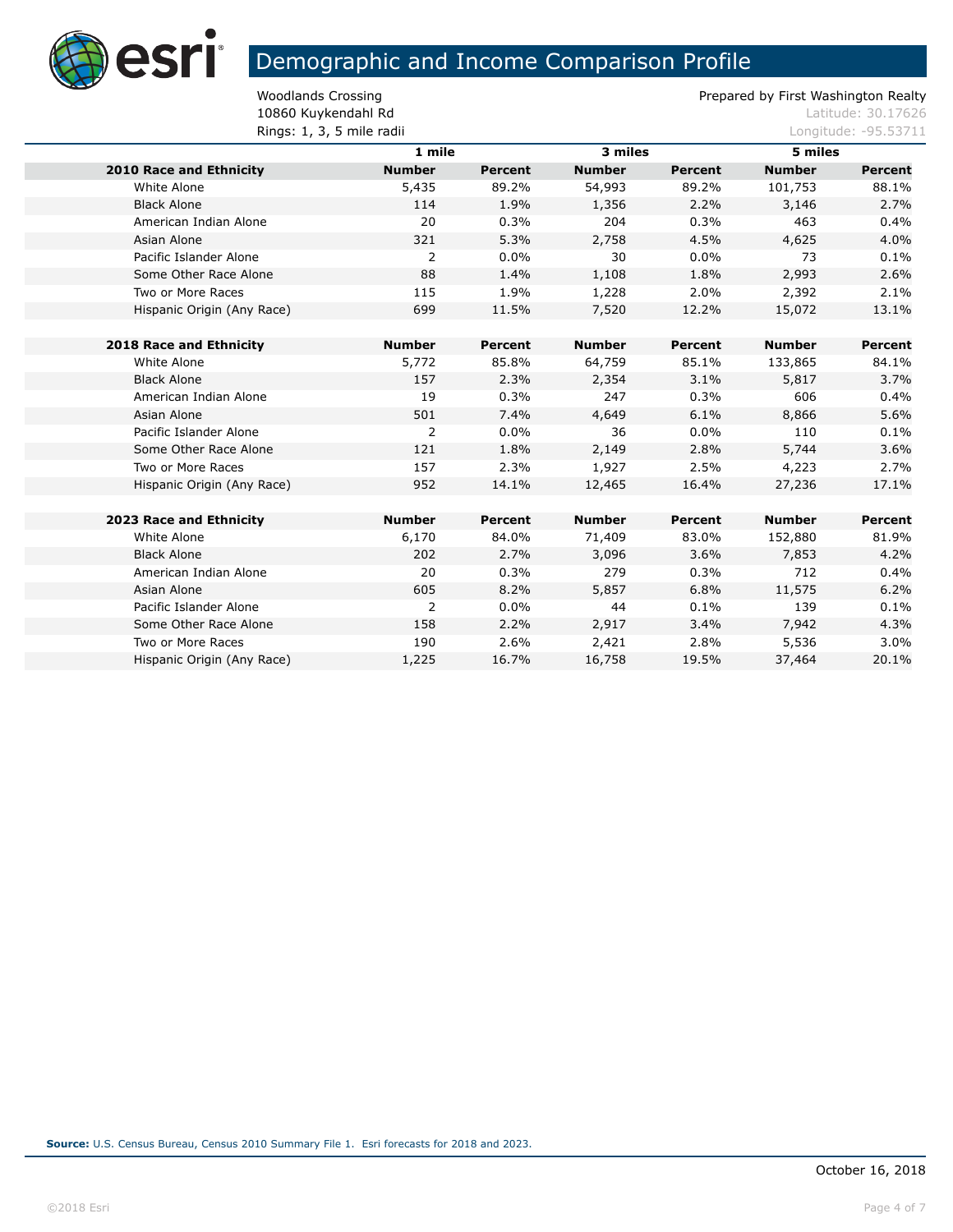

**Rings: 1, 3, 5 mile radii Longitude: -95.53711** 

Woodlands Crossing **Prepared by First Washington Realty** Prepared by First Washington Realty 10860 Kuykendahl Rd **Latitude: 30.17626** Latitude: 30.17626

#### **1 mile**





Percent

2018 Household Income



### 2018 Population by Race

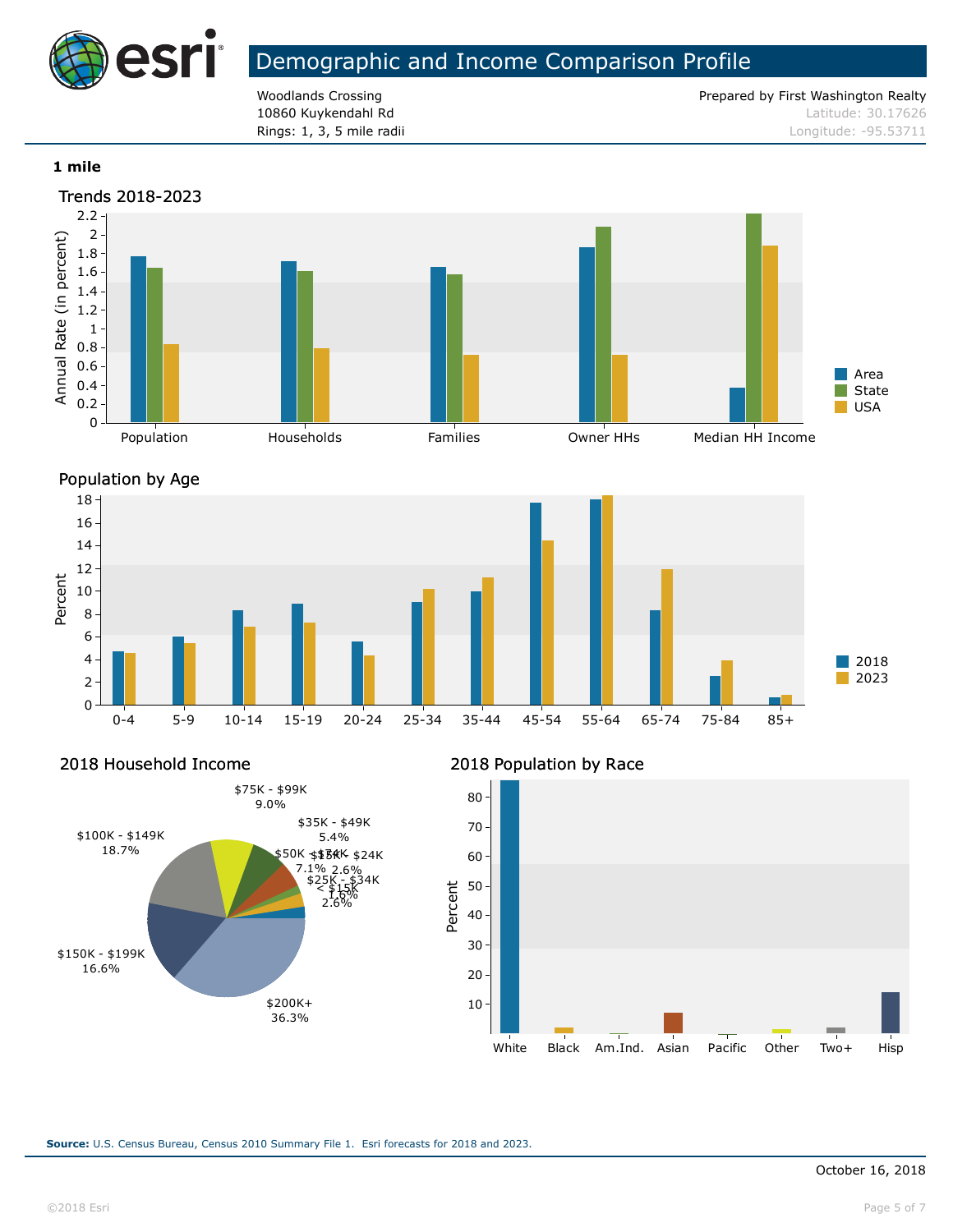

**Rings: 1, 3, 5 mile radii Longitude: -95.53711** 

Woodlands Crossing **Prepared by First Washington Realty** Prepared by First Washington Realty 10860 Kuykendahl Rd **Latitude: 30.17626** Latitude: 30.17626

### **3 miles**





Percent

2018 Household Income



### 2018 Population by Race